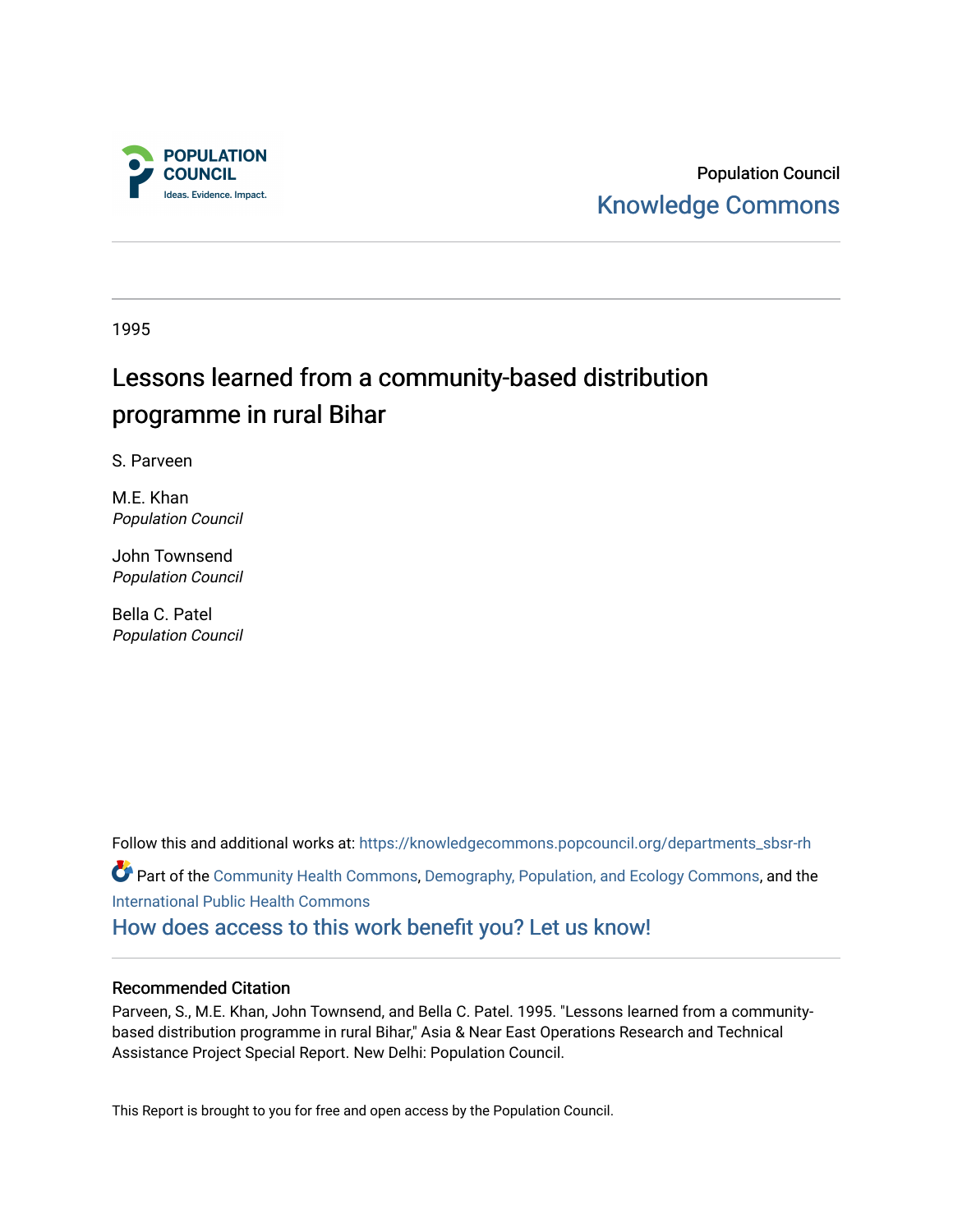## **LESSONS LEARNED FROM A COMMUNITY BASED DISTRIBUTION PROGRAMME IN RURAL BIHAR**

**S. Parveen M.E. Khan John W. Townsend Bella C. Patel**

**The Population Council, India 1995**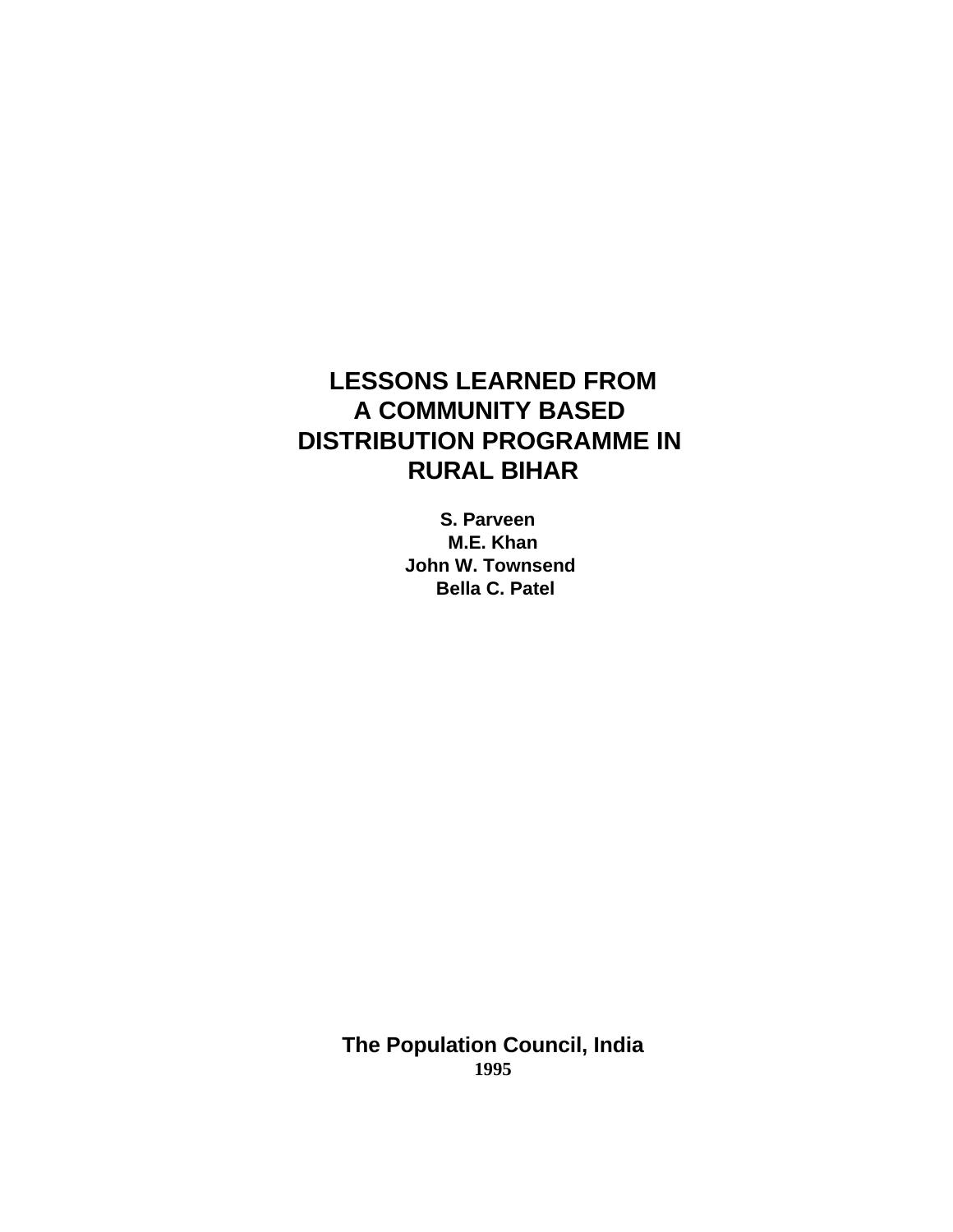## **LESSONS LEARNED FROM A COMMUNITY BASED DISTRIBUTION PROGRAMME IN RURAL BIHAR**

## **S. Parveen, M.E. Khan, John W. Townsend and Bella C. Patel**

## **BACKGROUND**

\_\_\_\_\_\_\_\_\_\_\_\_\_\_\_\_\_

The state of Bihar in North India ranks near the bottom of the Indian states in terms of its demographic situation. The estimated infant mortality rate as of 1991 was 69 per 1000. The contraceptive prevalence rate for Bihar as of March 1990 was 26.3 per cent, compared to the national average of 43.3 per cent. Largely as a result of low contraceptive use rate, the total fertility rate of Bihar according to the latest available estimate was 4.4 (in 1991) as compared to the national average of 4.2. An estimated population of 84.7 million makes Bihar the second most populous state in India.

The state of Bihar also ranks near the bottom among other states of India in almost all indicators of social and economic development. The per capita income of Bihar was estimated to be US \$ 25.3 in 1986 as compared to the national average of US \$ 45. The female literacy in Bihar was only 18.6 per cent (23.1 if population aged 7 years and above is considered) in 1991. As the available studies on Bihar indicate, one of the main reasons for its low performance, not only in the field of health and family planning but also in other sectors, is weak management. Besides poverty, a poor communication network and the lack of a proper infrastructure further make the implementation of programs difficult. The family planning program is further weakened because of various deficiencies at the implementation level, such as poor training of grassroot level workers, over emphasis on achieving unrealistic targets, particularly sterilization, lack of follow-up services and almost non-existing counselling services before and after adoption of a method. The workers themselves have biases and misconceptions about various family planning methods. Similarly, educational and motivational activities are poorly designed and implemented. Because of the lack of supervision, the grassroot workers generally do not attend to their work and program outreach is mostly limited to only a few villages, like the primary health centre (PHC) village or sub-centre village. Given the situation, it is very difficult to increase the acceptance of family planning, particularly among lower parity couples unless the whole program is revamped and some innovative approaches are introduced to increase program outreach and quality of services.

**Acknowledgement** - The authors thank Dr. P. Roychoudhury, General Manager, COMPFED for providing all assistance during fieldwork and subsequently going through the draft of the paper. Comments from Dr. Roychoudhury, John McWilliam and Lily Kak were very useful and helped in finalising the paper.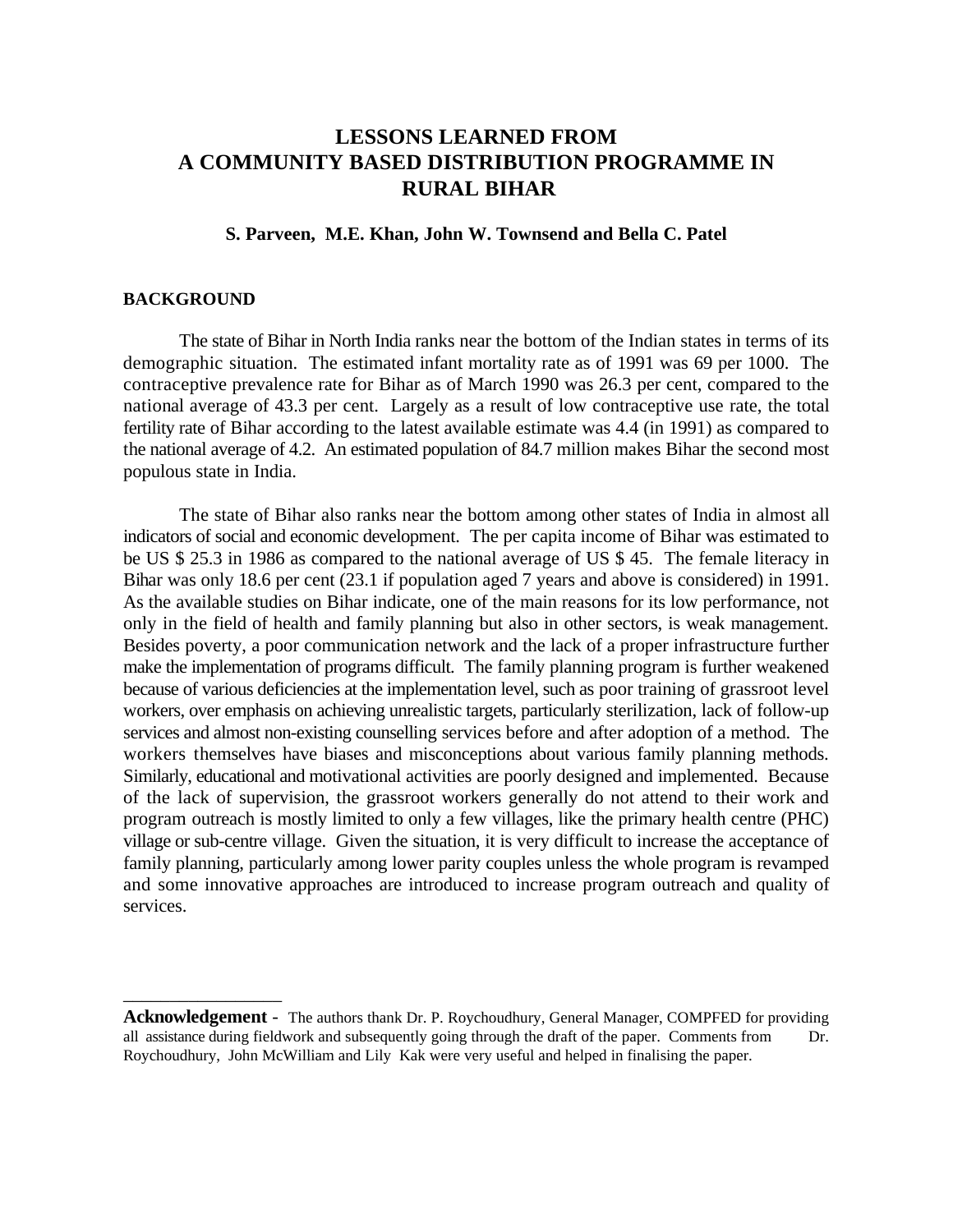The present study monitors and documents one such innovative approach presently being implemented by the Bihar State Cooperative Milk Producers Federation (COMPFED) in collaboration with the Centre for Development and Population Activities (CEDPA), Washington, D.C. An earlier report on lessons learned on expanding contraceptive choice and access in a sample of Dairy Cooperative Societies has been published as a Working Paper by CEDPA (Kak, Roychoudhury and Weeden, 1994).

## **THE COMPFED MATERNAL-CHILD HEALTH (MCH) AND FAMILY PLANNING (FP) PROJECT**

The aim of the COMPFED pilot project is to explore possible ways to integrate MCH/FP services within the established rural infrastructure of the dairy cooperative societies (DCS). The project was introduced in a phased manner in Samastipur district in North Bihar. In this district, COMPFED has more than 315 Dairy Cooperative Societies (DCS), representing about 15 per cent of the district's total number of villages. Each DCS consists of approximately 1.5 villages and a population of about 1,500.

In each DCS, a voluntary health worker (VHW) has been recruited to work on a part-time basis. These VHWs are females with the following qualifications: married, a current user of a family planning, and have passed at least the primary level of school. The VHWs are provided with a monthly honorarium of 130 Rupees or about US \$4.00. Their training consisted of a one week program. The training was organized by COMPFED in collaboration with the district health authorities and a non-government organization (CINI) from West Bengal. In this training, the VHWs were taught about MCH and family planning methods. Subsequently, they were given periodic reorientation training.

The responsibility for monitoring the performance of the VHWs rests with the DCS management committee, a nine-member committee which has been established in each DCS unit. A key part of this monitoring takes place during the monthly meetings, during which the coordinator reviews progress and discusses field problems with VHWs. Three Health Supervisors have been recruited to assist the VHW with project supervision and management.

The responsibilities of the VHW are to provide information, education, and communication (IEC). They are also required to provide oral contraceptives, condoms, oral rehydration therapy, and follow-up of recipients of specific MCH/FP services. Other responsibilities include referrals to the government program for IUDs and sterilization, immunization, as well as preventive and curative care. Contraceptives (condoms and pills) are provided by the state government of Bihar

\_\_\_\_\_\_\_\_\_\_\_\_\_\_\_\_\_

**Acknowledgement** - The authors thank Dr. P. Roychoudhury, General Manager, COMPFED for providing all assistance during fieldwork and subsequently going through the draft of the paper. Comments from Dr. Roychoudhury, John McWilliam and Lily Kak were very useful and helped in finalising the paper.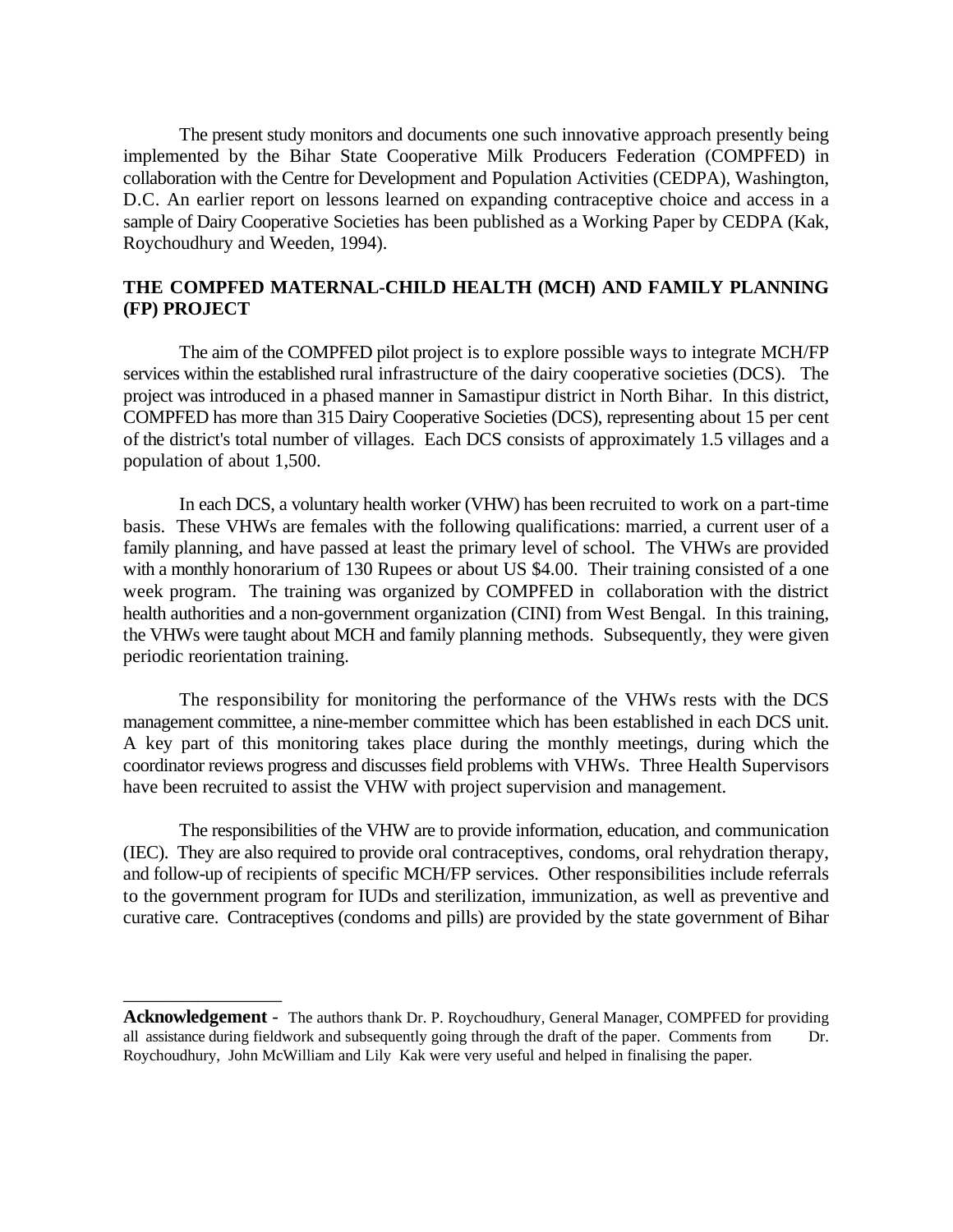to the COMPFED project free of charge. However, when pills are not available, they can be purchased from the commercial market.

## **SIGNIFICANCE OF THE PROJECT**

The project has great potential for replication and upscaling in other districts of the state and also other parts of the country as dairy cooperatives are available all over the country. A similar experiment in Gujarat has also shown promising results. Because of the well established dairy cooperative infrastructure, at the state, district and DCS levels, the sustainability of services is possible. It also addresses two major bottlenecks of the public family welfare programme repeatedly identified in various family planning studies. These are women's lack of access to contraceptive services and poor promotional efforts to increase contraception for spacing between births.

#### **DOCUMENTATION OF PROJECT**

On the request of USAID Delhi, the Population Council took the responsibility of documenting the experience of using DCS network for promoting MCH and FP which included both quantitative and qualitative assessment.

**Quantitative Evaluation:** The quantitative evaluation component consists of a base line, midevaluation and end line survey of 2,500 randomly selected households spread over 40 DCSs (63 villages). This part of the evaluation was carried out by the Population Research Centre, Patna. The base line survey was carried out in June of 1992. The mid-evaluation was conducted in July of 1993, one year after the implementation of the project. End line survey was completed in September 1994. The study design and findings from the base line survey are given elsewhere (Prasad, Khan, Ram and Patel, 1993).

**Qualitative Assessment:** The qualitative component focused mainly on the processes involved in implementing the project. To collect the data two trained researchers lived in Samastipur (the district head quarter) and made frequent visits to the 10 selected villages. On average, they spent 20 days every month in the villages collecting relevant information through observations, informal discussions and focus group discussions. All together they spent about 15 months in the field. Before initiating the field work, the researchers were given rigorous training in qualitative methods, management and analysis.

The qualitative assessment was carried out by the Institute of Psychological Research and Service, Patna University. The Population Council staff provided regular technical assistance (TA) including organizing a six day training workshop on qualitative research and development of a guideline for qualitative data collection.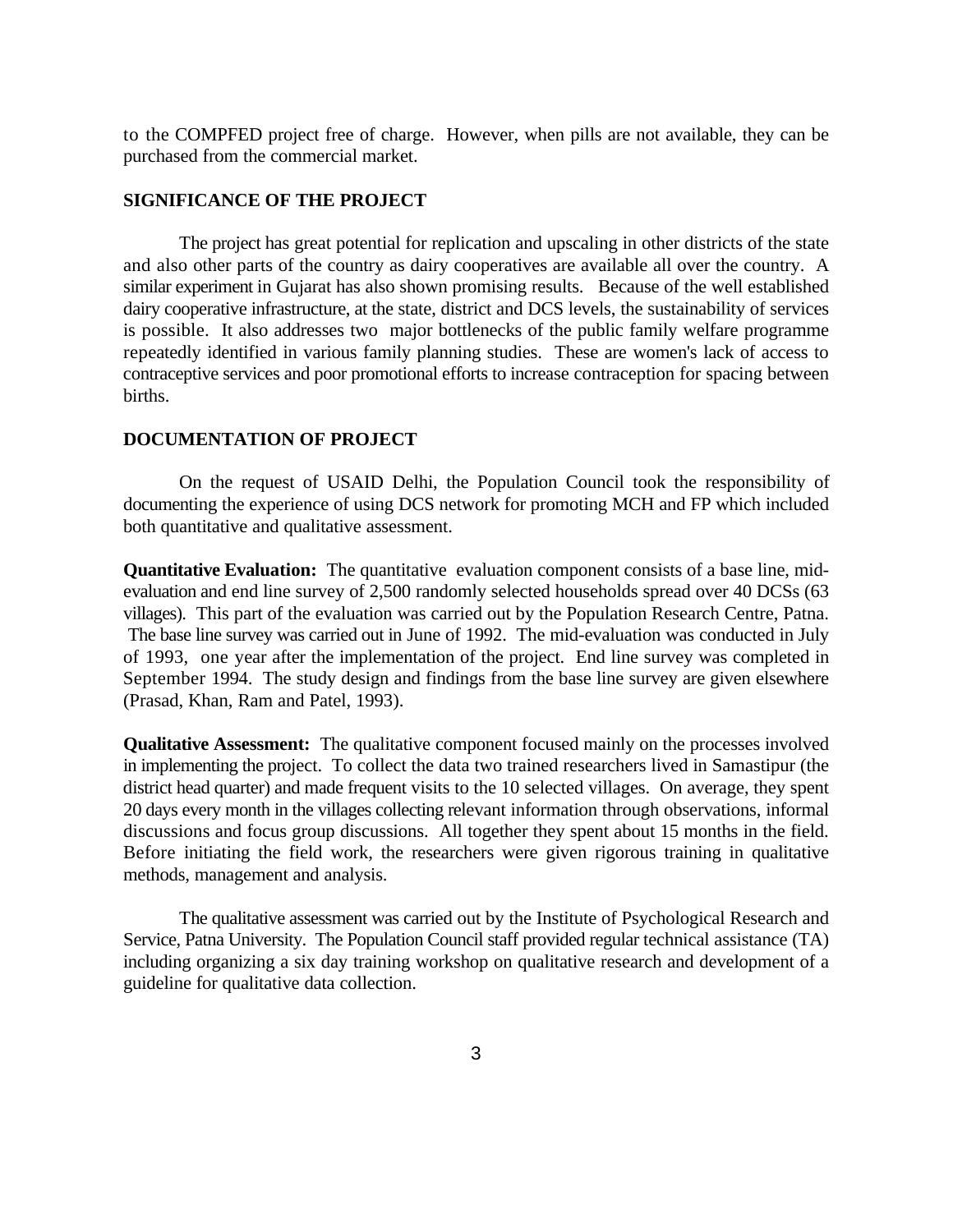## **ASSESSING SUCCESS OF THE PROJECT**

The following parameters are considered important for assessing the success of the project.

- **Example 1** Feasibility of using DCS and its village organization for bringing about planned social change.
- $\blacksquare$  Increase in accessibility of non-terminal contraceptives.
- **EXECUTE:** Increase in awareness, knowledge and use of contraceptives, particularly non-terminal methods.
- **Example 1** Increase in coverage of pregnant mothers and infants under the MCH/immunization program.

It is fully appreciated that in traditional and backward areas like Bihar, with continued public emphasis on terminal methods, increasing the use of non-terminal methods in a short span of time will be difficult. However, it is expected that the knowledge of spacing methods will significantly increase, misconception about the methods will be slowly reduced and some increases in contraceptives use particularly that of condom and pills would also take place.

## **FINDINGS**

The present paper highlights some lessons learned from the Bihar Dairy Project. The observations made here are primarily based on qualitative data addressing to the process of implementation and possible improvements in the design while upscaling the experiment in large area or other parts of the country. However, to put the readers in proper perspective some of the findings of the base line survey, mid-evaluation and end line survey have also been presented. The surveys show:

- **EXECUTE:** Women lack awareness of non-terminal methods. In the baseline survey about 50 percent women were not aware of the IUD, pills or condoms.
- **EXECUTE:** Misconceptions are common, particularly related to the side effects of contraceptive methods.
- **EXECUTE:** Low contraceptive use (23 percent) and very limited (4 percent) adoption of non-terminal methods.
- **EXECUTE:** High level (31 percent) of unmet need. Qualitative data shows that 52 percent of all the pregnancies were unwanted - in 23 percent of cases, the birth of a child was unwanted.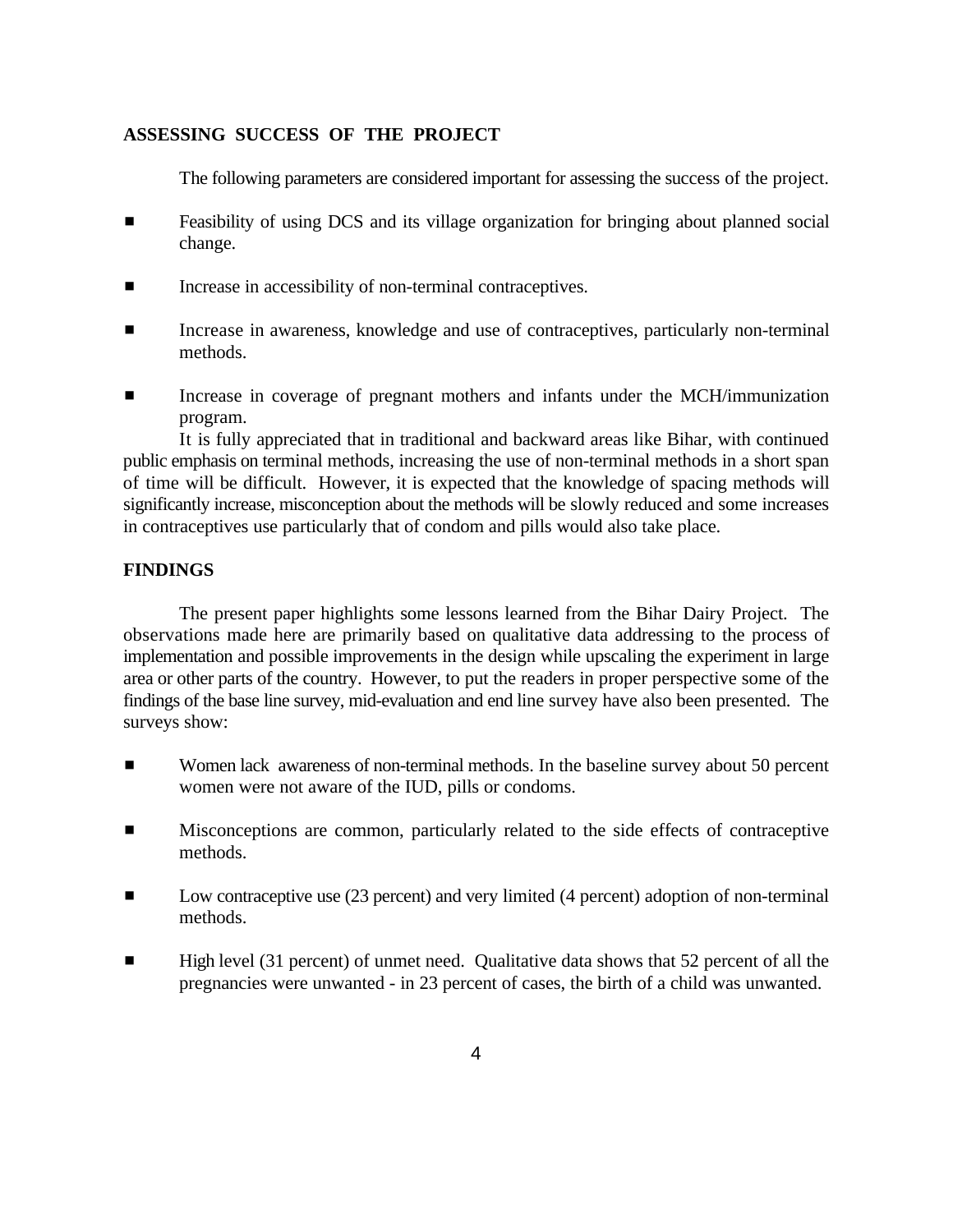- **EXECUTE:** Low level of contact between clients and the public health and FP providers (only 34 percent were contacted during last three months).
- **EXECUTE:** Very limited number of outlets for contraceptives through social marketing or commercial channels (only 21 percent of the villages studied had an outlet for the condom). This indicates a lack of accessibility to contraceptives, particularly to non-terminal methods.
- $\blacksquare$  High dependence (75 percent) on private sources for curative services.
- **EXECUTE:** The mid-evaluation conducted after one year of implementation of the project showed a substantial increase in the awareness and knowledge of spacing methods. However, no significant increase was observed in CPR.
- **The end line evaluation conducted two years after implementation of the project showed** a 3.6 percentage point increase in CPR (from 23 to nearly 27 percent), and a 10 percentage point increase of ever users, largely due to increased exposure to spacing methods and better referral for sterilization services.
- $\blacksquare$  The ever usership increased mainly because of increased acceptance of pills. However, many dropped out soon after starting its use.
- **EXECUTE:** Misconception and perceptions about side effects all the family planning methods reduced except pills where percentage reporting side effects increased by 8 percent points.

Given the barriers to acceptance of any innovations in rural Bihar, such as poverty and illiteracy, the size of the increase is important. Secular trends in the state suggest that a one percent raise in the CPR per year would be expected in the absence of innovations. At the same time, the qualitative research provided many interesting results and the lessons learned are significant for upscaling and/or replicating the experiment in Uttar Pradesh (under the USAID supported IFPS project) and other areas. These lessons are summarized below.

## **IMPACT EVALUATION**

## **How Feasible is it to Use DCS for Planned Social Change?**

The study demonstrates that the DCS can be effectively used for bringing about planned social change in rural areas. It is observed that the organizational structures of COMPFED at the state, district and village level are well organized and could be used for increasing the accessibility of contraceptives through a network of village health workers who would stock and distribute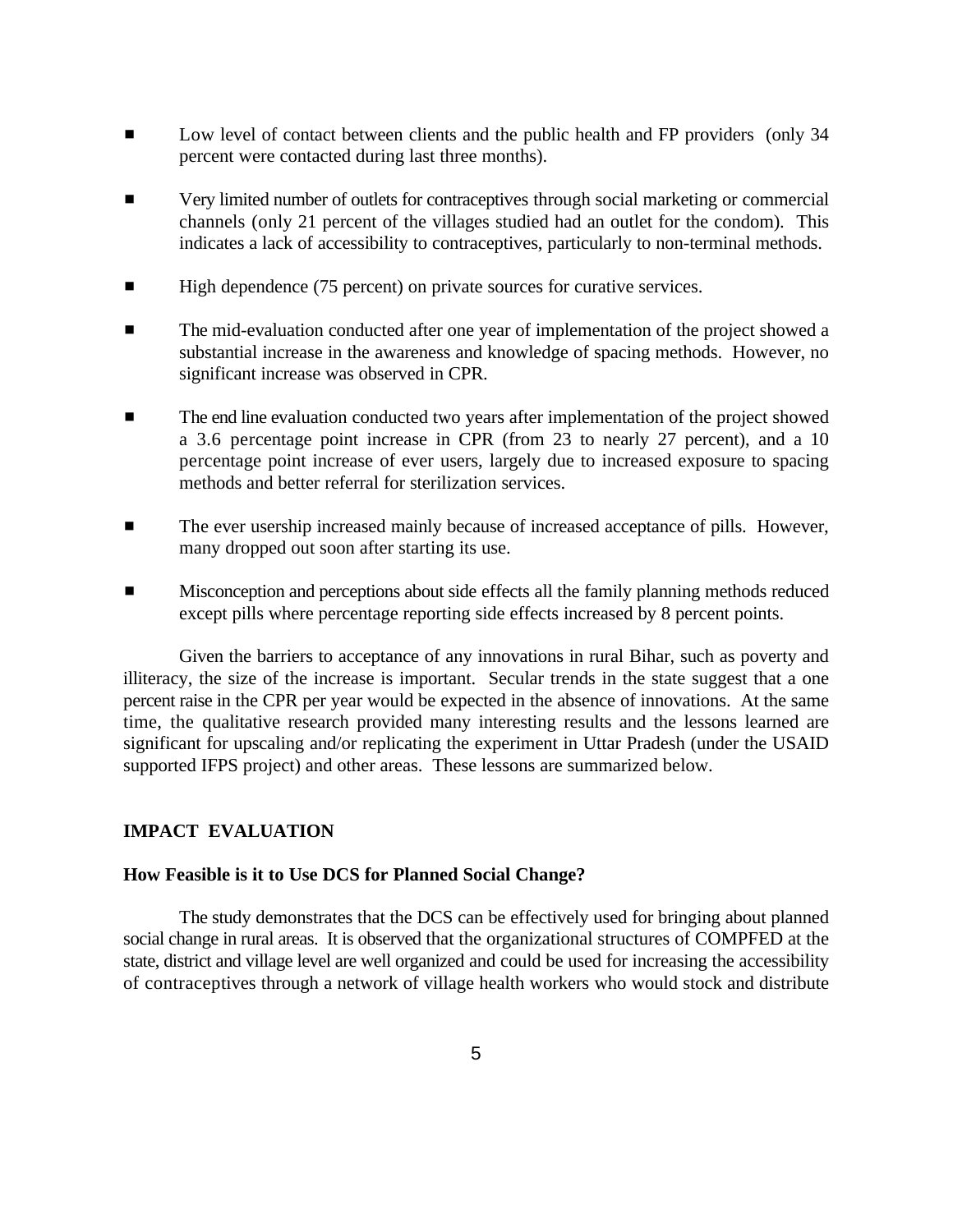contraceptives and motivate people to plan their families. However, as we will see in the subsequent paragraphs, the project faced many bottlenecks in its implementation, which the Pilot Project was meant to explore and address through experimentation in different project strategies. This process should continue.

## **Has the Project Increased the Accessibility of Contraceptives?**

All observations show a definite increase in the accessibility of non-terminal spacing methods in the villages. With a VHW in each village at least there is one place from which both pills and condoms can be obtained. The following quotes from the informants support the  $observation<sup>1</sup>$ .

*"My husband gave me pills to take every day. He told me that our daughter is only 6 months old. If you will take this pill for 6-7 months, you will not become pregnant soon. After some time we can have another child. My husband got these pills from Sakhi\* (VHW) who works in the milk cooperative."*

*"I had heard about different methods but saw them only recently. Lata Devi (VHW) showed me these methods. She showed me the condom and pills. I also learned from her about the Cu-T."*

*"I am taking pills for the last 2 months. I have used it (the pill) earlier also. Ram Sakhi (VHW) told me to take pills and also told me that as long as I take pills, I will not become pregnant. She said that it also contained some tonic, so you would feel stronger also. After some time, Ram Sakhi went for one month to Patna for DCS Secretaries training. In the absence of Ram Sakhi, it became difficult for me to get the pills. So I could not take pills. When she came back, she gave us condoms. For 2-4 months we used condoms. After some time my husband fell ill. For some time we did not use any contraceptive as due to husbands' illness we were not sleeping together. Now my husband is all right, and I have again started using pills. I get these pills from Ram Sakhi."*

The above statements also show that the informant was totally dependent on the VHW for the availability of both condoms and pills. It was observed that easy access to contraceptives and the availability of a change agent (VHW) within the community encouraged some women to adopt family planning even without the knowledge of their husband or mother-in-law. As one informant said:

 $<sup>1</sup>$  The names of informants and villages have been changed to maintain their identity confidential.</sup>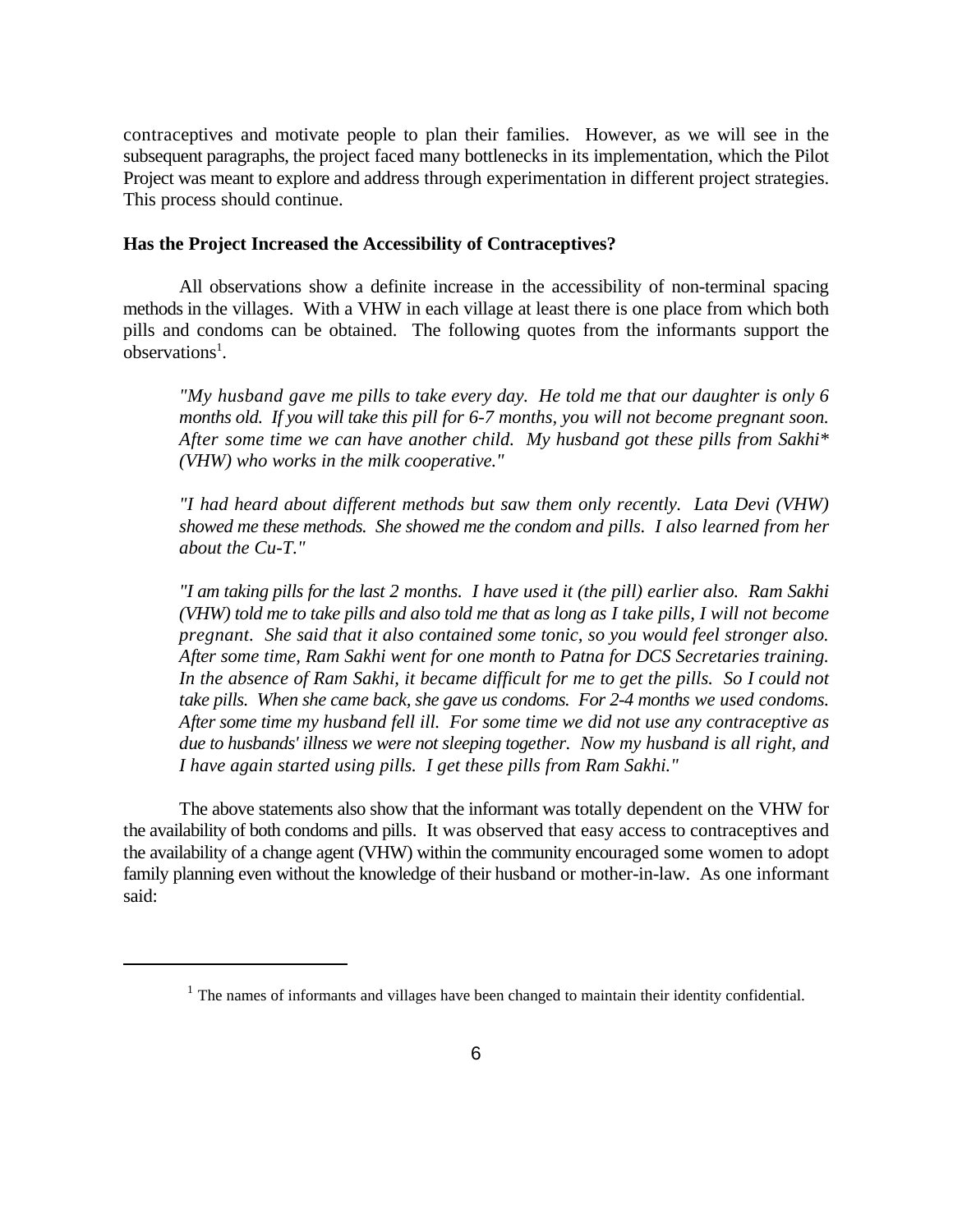*"Two months back I accepted the Cu-T. I went to village Patwari with Rukmi Devi (VHW) to purchase some cloth. The ANM of that village inserts IUDs. I decided to use it. So with the help of Rukmi Devi, I got the IUD inserted. My husband does not want me to have an operation. Did you not see how his mother was shouting and getting angry with you when you came to talk with me?"*

The above informant was referring to the incident when we visited her house. Her mother-in-law was sitting at the door. When she saw us, she thought we were also FP workers. She became angry and told us not to say anything about sterilization to her daughter-in-law. She told us that her daughter-in-law would not be allowed to get sterilized.

*"My son will scold me. My daughter is still suffering after having an operation."* 

Our informant continued:

*"My husband does not want me to even use the IUD. Therefore, I have not told him about the insertion of the IUD. My husband has gone out of the village for business. He is a man of hot temperament. So due to fear, I could not ask for his permission to have an operation (sterilized) or insert the IUD. I do not want to have any more children. So I have accepted the IUD without informing anyone. Rukmi Devi was very helpful."*

Comments from yet another informant supported the above observation:

*"I learned about pills through the VHW. I do not use the pill because I have had an operation. I did it recently with the help of Lakhi Devi (VHW) without informing my husband. He works in Calcutta. I made my own decision and had the operation with the help of Lakhi Devi (VHW). So far I have not informed him about it. "*

She added:

*"I knew about both the operations (vasectomy and tubectomy) before marriage through the gossip in the village and at home, but I came to know about the pill, condom and IUD only one and a half years back when Devijee started coming to the village to give medicine."*

Manju, yet another informant, said:

*"I came to know about pills from Behanji (VHW). I used pills for a year and then had an operation because I had complications. The pills were supplied by Behanji."*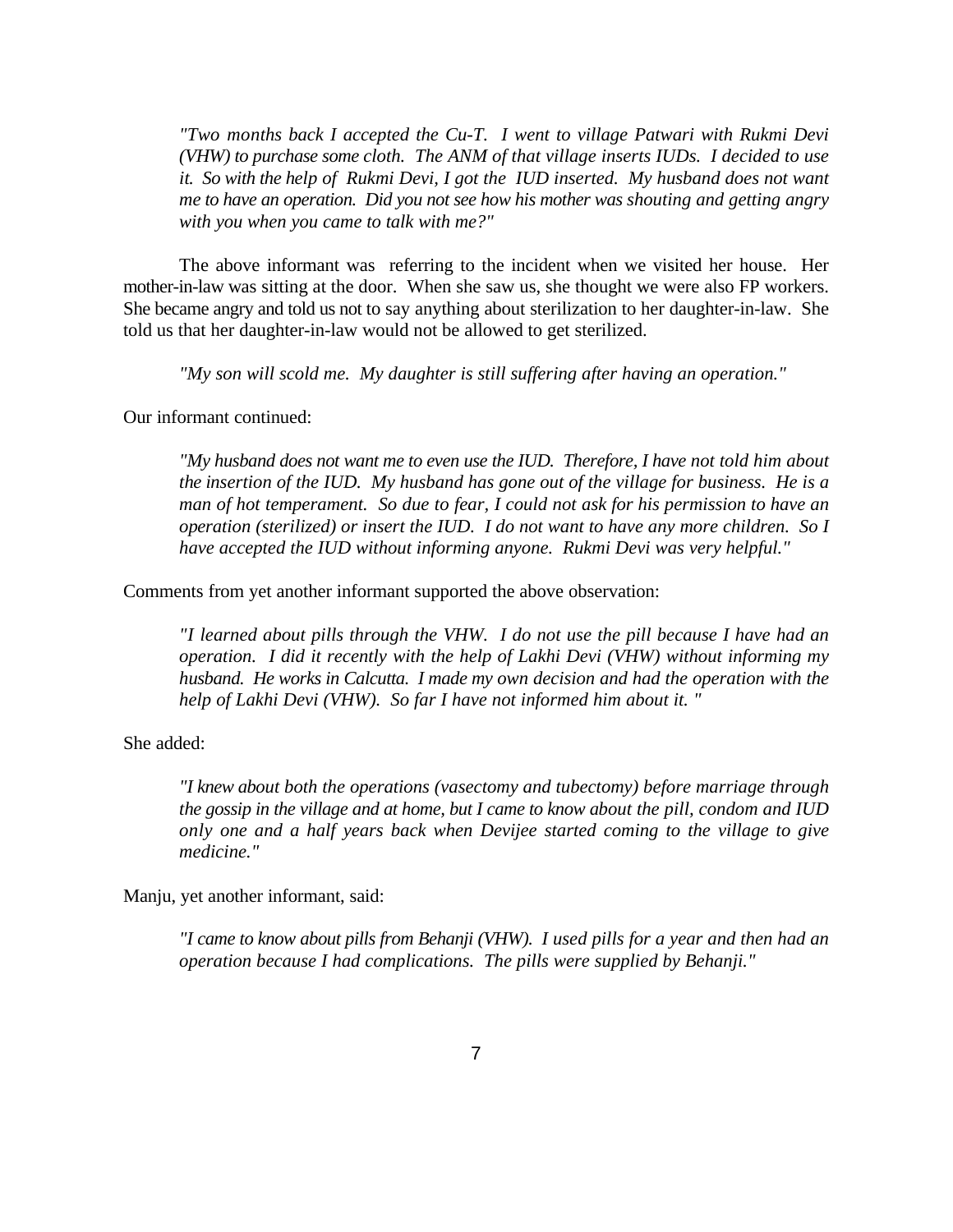These comments also show that, although the village women knew about some methods (mainly sterilization) the project has increased their contraceptive knowledge and also provided a chance to choose a contraceptive.

Many informants told us that they had heard of the methods before but had,

*"Never seen or touched it. Now I know what these methods are and how they are used."*

#### **Has the Project Increased the Contraceptive Prevalence Rate (CPR)?**

From our qualitative research it is difficult to judge how far the project has been instrumental in increasing acceptance of family methods. The end line survey indicates that the CPR did increase by 3.6 percentage points, and that the increase was largely due to adoption of female sterilization. However, the 10 percentage point increase in ever use suggests that women were willing to try oral contraceptives and condoms, but continuous use was not achieved.

Our overall impression is that wherever the VHWs were active and contacting the village women regularly, the women's acceptance of FP has increased. Many women were offered advice on spacing methods possibly for the first time, and were provided with condoms or pills by the VHWs if they wished to use a temporary method. They were also given advice and referral information if they desired longer term methods, such as IUD and sterilization. However, we have also observed that all VHWs were not active, and in some they could not work at all because of social (caste/religion) tensions. In Bihar, VHWs of one caste or religion were often not accepted in the families of another caste or religion.

#### **How was the Quality of Services?**

After training in family planning service delivery, the VHWs received condoms and oral contraceptives and began providing services using a woman-to-woman approach. VHWs also referred clients for clinical contraceptive services, which were available at the local government clinic or at the clinic operated by the Family Planning Association of India. Some of VHWs accompanied those clients who had chosen clinical methods to the service site to reassure the women..

The training called for regular follow-up of clients. VHWs were asked to visit pill clients 10-15 days after supplying the first cycle of pills for counselling and check for side effects. The client was then to be followed up every one to three months, depending on how well established her pill use was. For IUDs, VHWs were asked to follow-up clients twice in the first week, at one month, and then at intervals of three to six months.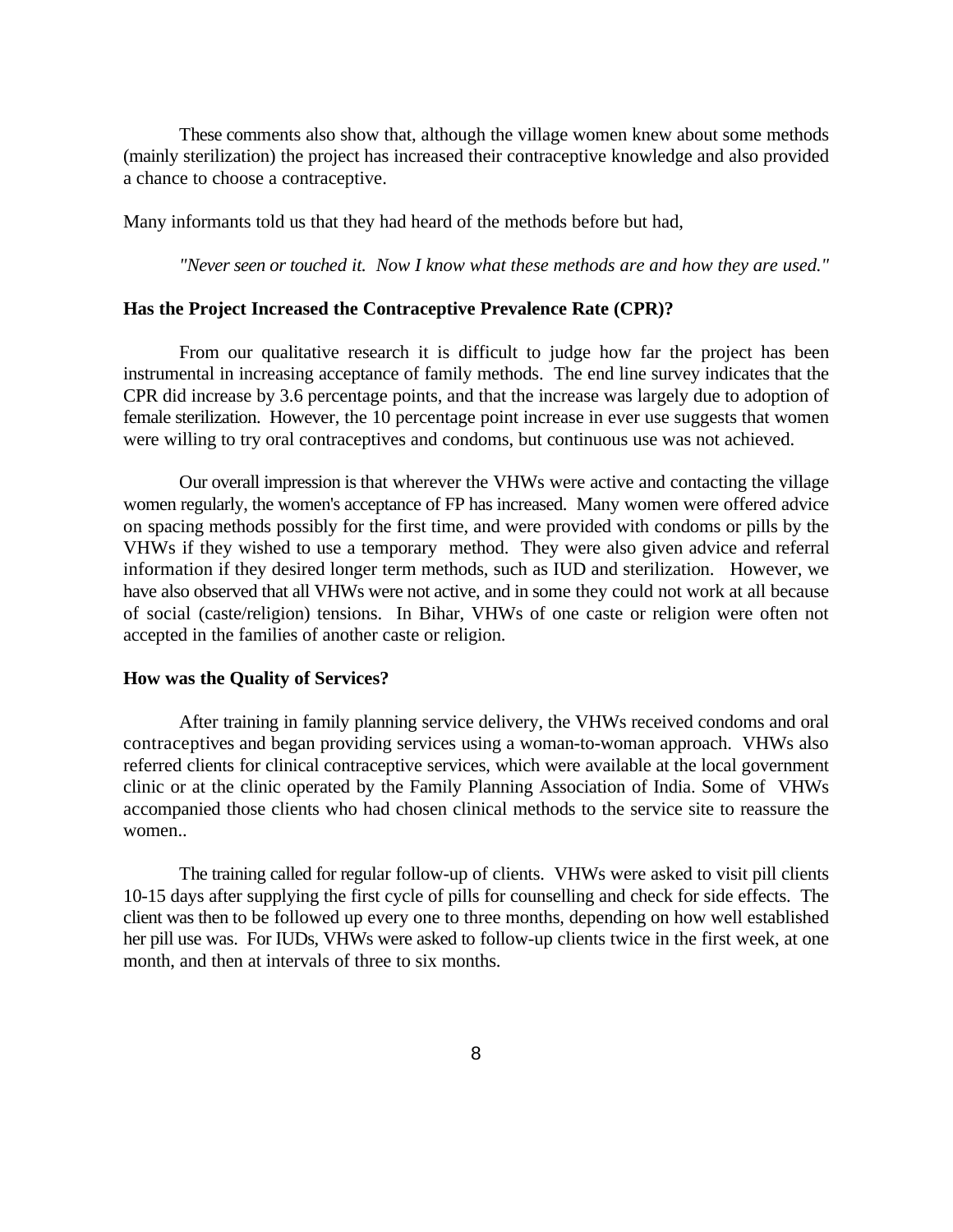Monthly meetings were held to monitor the activities of the VHWs and distribute commodities to them. Training plans also called for periodic refresher training to improve the quality and effectiveness of the services provided by VHWs. Despite the training, our observations show that:

**Generally choice was not given**: A contraceptive was prescribed depending on the number of children the couples had and their future reproductive goals. If they had three or more children, tubectomy was recommended. Interestingly, vasectomy was not recommended any time, since the workers believed that the PHC does not offer this method. It was also noticed that generally sterilization was recommended only after the couple had two sons. If the couple wanted to delay the next child or if the couple had only one or two children, generally pills or condoms were recommended.

**Adverse side effects were commonly not discussed.** The following comments from two VHW informants reflect the general thinking of most of the VHWs interviewed in the study area:

*"If we tell the adverse side effects, they will not accept the method."*

*"Why should we tell the side effect? Will they accept the method after that? If they face any problem after accepting the method, we will explain to them all about the problems and what measures need to be taken."*

**Generally follow-up services were provided.** If clients faced any problem, the workers tried to help them. Sometimes the VHWs took the clients to the PHC, or sub-centre for examination and other follow-up services.

**MCH care was well integrated into the services.** With the help of the Family Planning Association of India (FPAI), one of the largest non-government organizations in India, regular immunization camps and pre- and post-natal care services were provided during the period. Immunization coverage was also good. As the services provided by auxiliary nurse mid-wives were often not regular, the VHWs found it difficult to depend on them. Therefore, an arrangement was made with FPAI to provide necessary MCH support on a scheduled date and time. The collaboration between the FPAI and DCS seems to be working well.

The study thus shows that the quality of services provided by the VHWs often falls short of the desired level and to improve the services the VHWs need more regular guidance. The importance of maintaining good quality of services, measured in terms of providing more choices, detailed information about contraceptives (including possible side effects) and follow-up services needs to be emphasised regularly. During the monthly meet, more time could be dedicated for this purpose.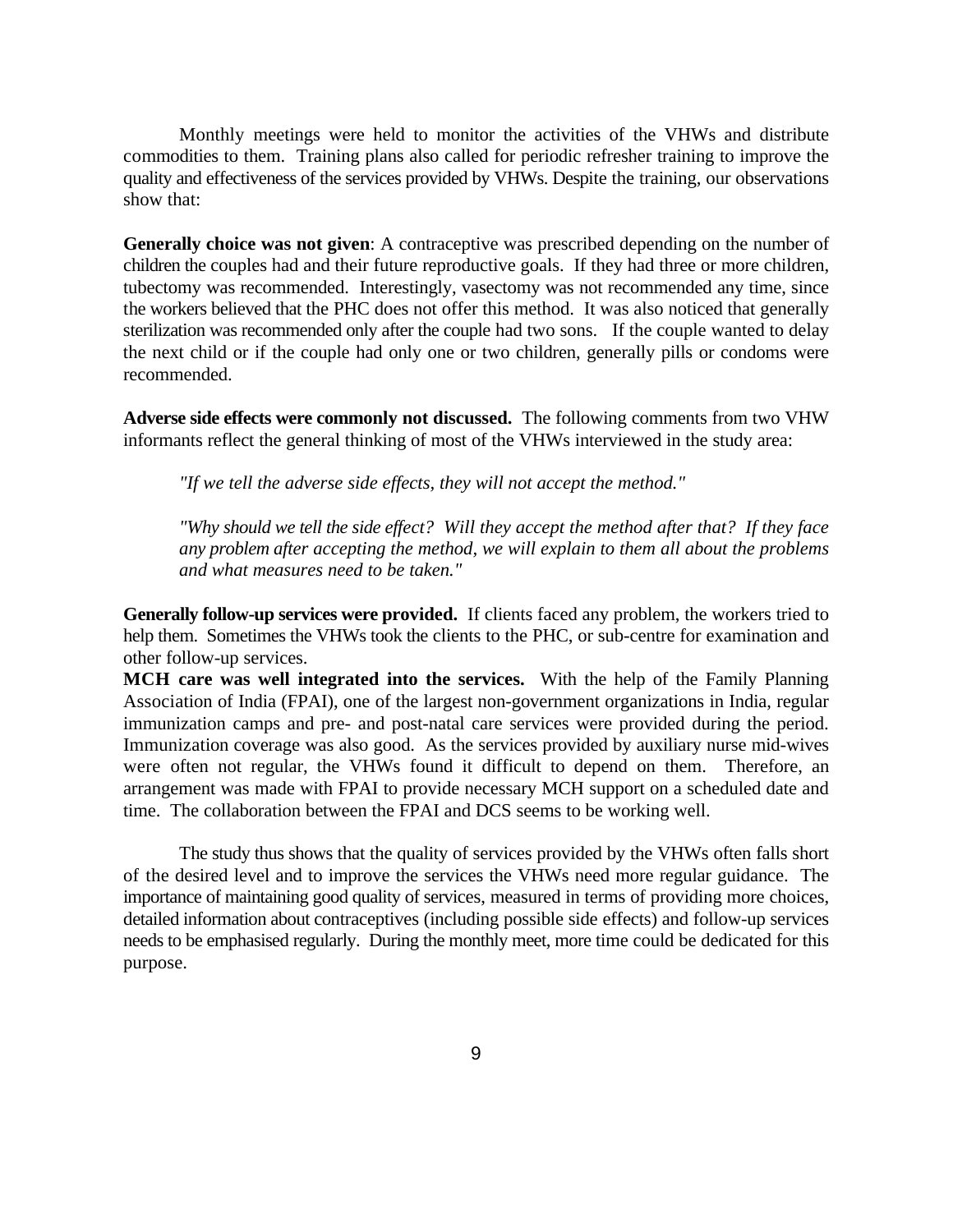#### **Has the Project Succeeded in Meeting Women's Needs for Contraception?**

The qualitative research clearly revealed that just by making contraceptives available within the community with the help of VHWs, people may not adopt family planning "automatically." Similarly, effective access to contraception may not be improved because of other social and cultural constraints. According to our observations there are several social and programmatic bottlenecks that do not allow couples to take advantage of the availability of contraceptives within the village boundaries. Some of these are discussed below:

**1. Lack of knowledge and misconceptions about FP methods**: Women do not have detailed information about various contraceptives. They do not know how the methods are used, what the possible side effects are, whether the side effects are common and lasting or less frequent, temporary and not serious. Because of these reasons, a majority of the women have concerns and hold many misconceptions about the methods. Some of the concerns of women are reflected in the following comments of the informants:

*"I know about pills, but, I am afraid to take them. If I take pills and something happens to me what will I do then?"*

*"After the operation (sterilization), at least six months' rest is required. One should not do hard work (like carrying buckets of water, cutting grass for the animals). If I take rest who will cook? Who will take care of family work?"*

*"After an operation, women need good quality food. We are poor people. From where will we get the money to eat good food? The money we get from the hospital (incentive money) is not sufficient. Besides operation, one has to spend money on medicine also. We cannot afford it."*

*"The pill causes gas and heat in the stomach. I suffer from asthma. If use of pill increases my breathing problem, I will die."*

*"The IUD goes up into the stomach. I know in one case, it went up to the heart and she died."*

Subsequent probing showed that she heard it from someone else in the village:

*"The IUD causes heavy bleeding, pain in the stomach and even cancer"*.

There is no evidence that VHWs were successful in dispelling all these strongly held misconceptions. For this, it is necessary that along with the CBD program, an aggressive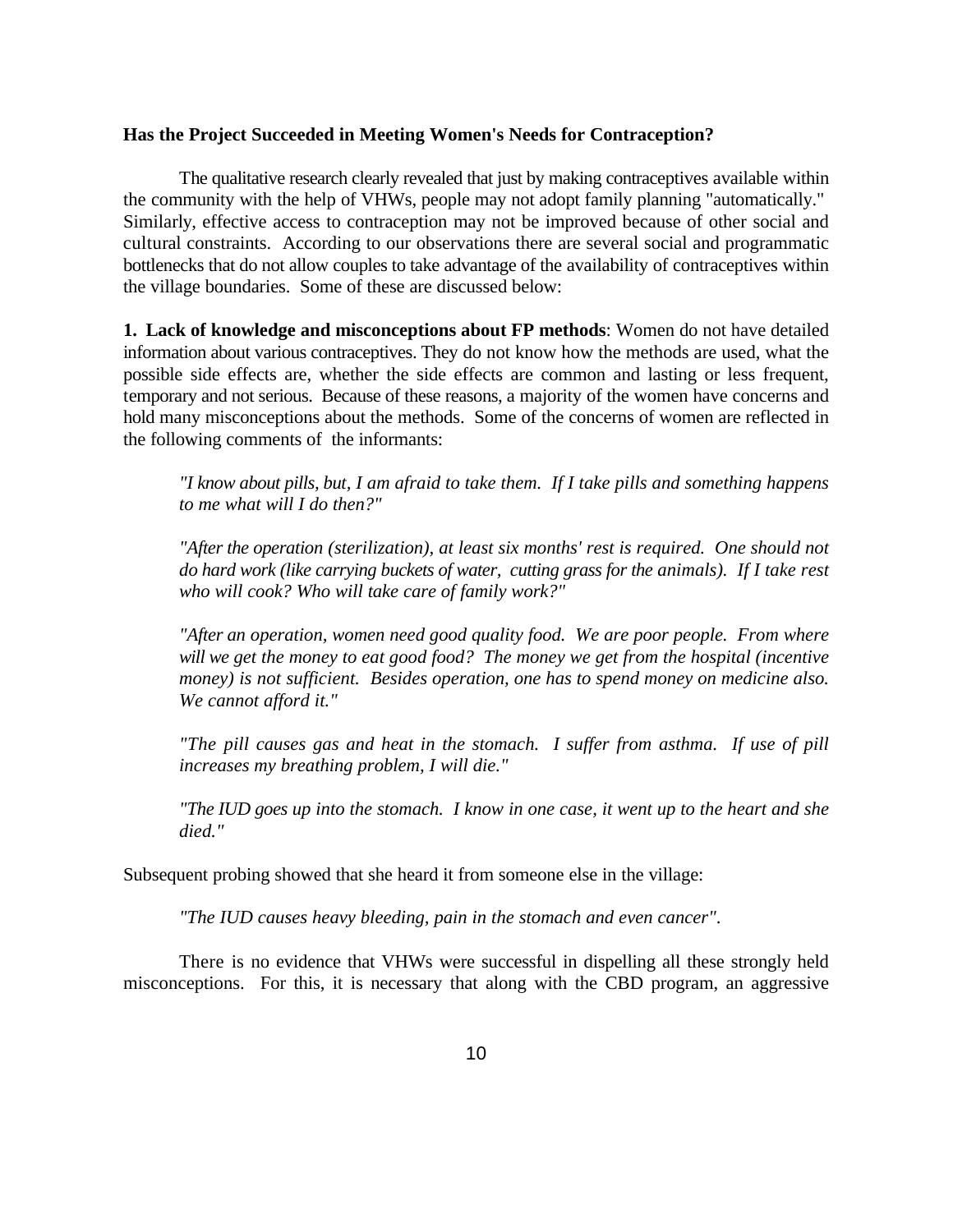educational campaign should also be launched.

**2. Opposition from husbands and mothers-in-law.** Opposition from husbands and in-laws are often a serious obstacle to the adoption of contraception. Their opposition to family planning stems from the following three concerns:

**Fear of loss of labour:** Many of them actually share the same misconceptions about various family planning methods (though for a majority of them family planning is still only sterilization). They are afraid that if the woman, either as wife or daughter-in-law, adopts a contraceptive and "something" happens to her, then no one will be there to do the household tasks or work on the farm. For them the free labour of a woman is too valuable an asset to take any risk with adopting FP methods that could have side effects.

*"I know why my husband does not want me to use any contraceptive or allow me to have an operation. If something happens to me, who will look after household work."*

Yet another informant expressed almost the same feeling.

*"I had requested my mother-in-law to allow me to get an operation. She had agreed, but my father-in-law advised her not to do that. He did not say anything but I know why he did not agree. It is only because of work, the same reason my husband also does not support me. They all are afraid that after operation I will not remain as strong or useful as today. They are also worried that during my rest days no one will attend household chores or take care of animals."*

**Strong son preference:** The strong desire of husbands and in-laws for sons also forces women to continue child bearing, although personally the women do not want any more children. An informant with six children commented:

*"I delivered five daughters to get a son. But for my husband one son is not sufficient. He wants more. I am again pregnant. I tried to persuade him not to try for more sons, but he did not agree. I had to give it up. Had I still tried to avoid pregnancy, I would have gotten abuse and been even beaten. I have to obey him."*

When the informant was telling this to us, her husband was hearing our conversation from another room. He called Ram Devi (informant) and ordered her not to talk with us. She came back and whispered to us to come another day when her husband is not at home.

Rukhia, yet another informant expressed similar helplessness and lack of control of her sexuality and reproductive choice.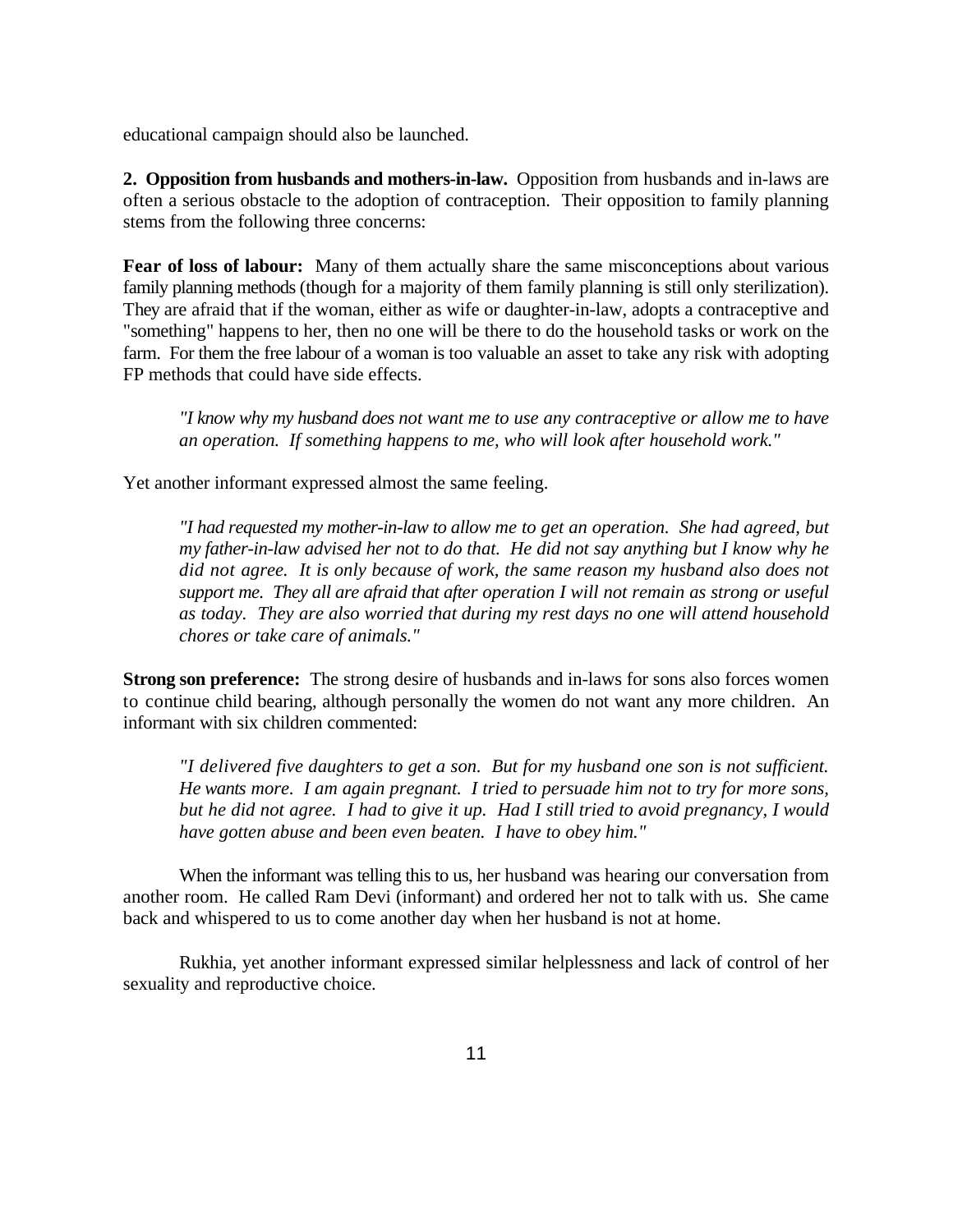*"I do not want any more children. I want to have an operation but my husband wants one more son (they have one son and two daughters). Obviously whatever he wants will be done."*

**Fear of adultery**: Some of the opposition to contraception expressed by husbands is imbedded in their fear of adultery. They fear that after the operation or accepting the IUD or pills, their wife may feel safe enough to indulge in extra-marital sex.

**Social and religious tension:** Social, religious and opposition from the husband and in-laws often make accessibility to contraceptive illusionary for women. Caste and religious tension among community members is a serious obstacle to the free and easy accessibility of contraceptives. Availability of VHW within villages does not ensure that VHWs can easily go to all the houses for motivational work or that women could easily approach VHWs to obtain a supply of contraceptives. Informal discussions with various VHWs revealed some of these difficulties.

If the worker belongs to an upper caste, she has no difficulty in working with the lower caste women or with the upper caste woman. This is mainly because traditionally higher castes have dominated lower castes.

If the worker belongs to a lower caste and she has to work with the upper caste women, she feels it is difficult and her suggestions are often not accepted.

*"I do not go to Puroshottampur because they are Rajput's tola. Those persons hate us and they look down on us (worker is a yadav backward caste lady, and Puroshottampur tola is predominantly Rajput, upper caste).*

If the VHW belongs to higher caste, generally she can be accepted both among higher and lower caste Hindus. The lower and backward caste Hindus may accept her advice and do not feel uncomfortable in learning or receiving new information from them. However, the reverse is certainly not true. Workers belonging to the lower caste groups are not easily accepted among higher castes and the workers also feel uncomfortable in advising higher caste people on contraception or MCH care.

#### A Hindu worker from Rain village says

*"When I went to Kedarchak and Pathan tola, their women said that she (the VOW) had come to make them sterile. These women looked down on me. Once I gave pills to a woman of Pathan tola, but the next day the client's husband came to me and gave the pills back and said you could throw them somewhere else.*

Similarly, the rapport of Hindu VHWs with Muslim families was poor. Generally VHWs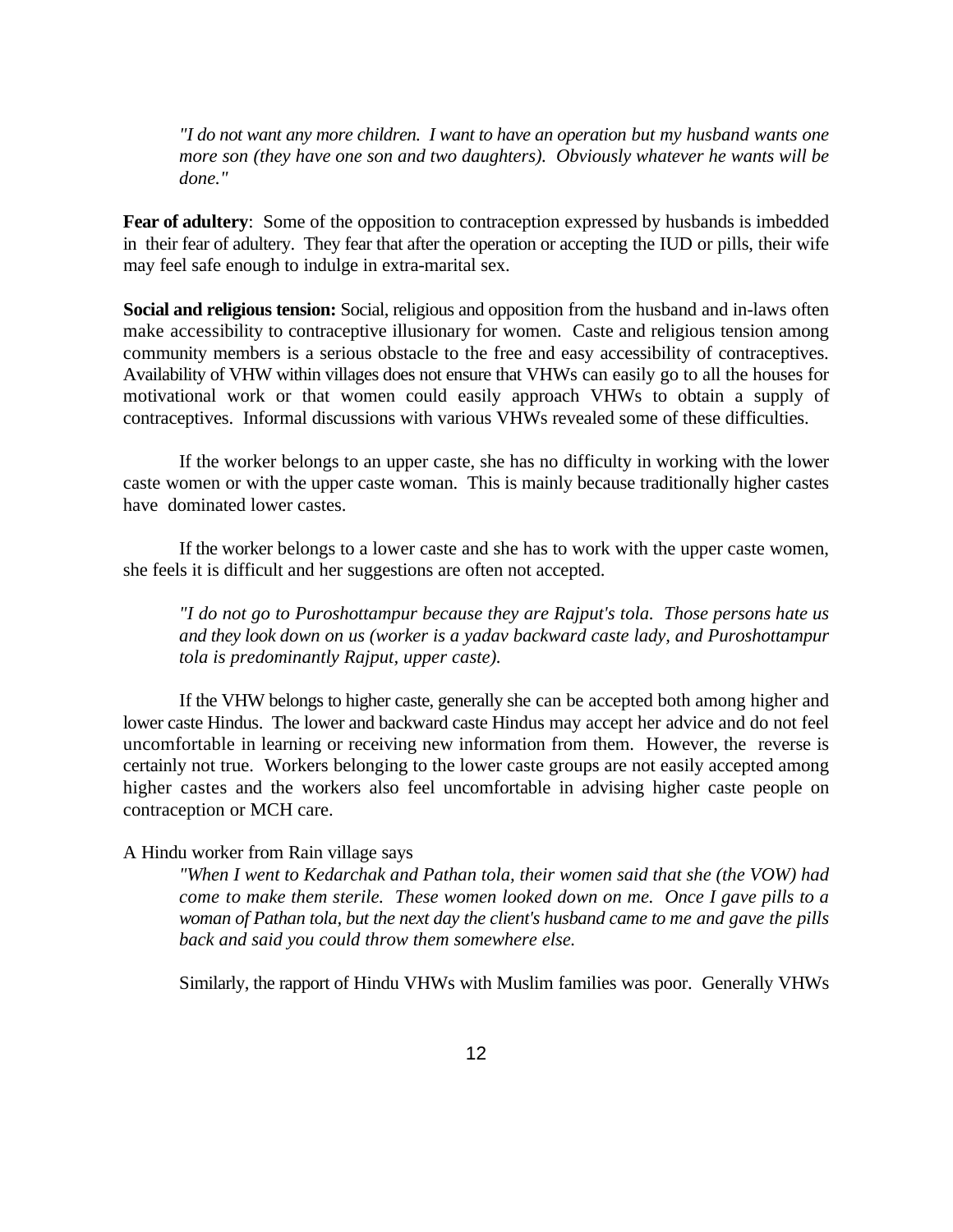avoided visits to Muslim localities for motivational and educational activities. They were afraid that their visits to Muslim families would not be welcomed by the Muslim community members. This perceived fear never allowed them to seriously approach and motivate the Muslim families to adopt family planning. The following comments from the VHWs present some of the experiences they have encountered. It should be noted that religious feelings cannot be changed so easily, especially in rural areas.

*"I do not go to Chakfazil where Muslims live. Once or twice I went to that side but they abused me. They asked "Are you feeding us. Many old women said that even after 14-16 children they did not eat any medicine (pills)*. *We do not use it and you go and get chirwa (sterilization) done for yourself."*

Another worker's comment,

*"I do not go to Chakfazil (a Muslim village area). Once or twice I have visited Chakfazil but they talk rudely, so I skip going there."*

Yet another VHW said,

*"I know Muslims would not accept family planning and abuse me if I go to them. Hence I never got the courage to go to their villages or community."*

As we saw earlier, opposition from the husband and other family members also significantly reduces women's accessibility to contraceptive.

A woman informant said,

*"I cannot go to the VHWs house. She belongs to a low caste. My mother-in-law does not want me to use family planning. Who will bring pills for me? I cannot talk with my husband about the condom. It will be a shameful act. What will he think of me?"*

A VHW pointing out this difficulty said,

*"I avoid those families where husband or mother-in-law does not want the woman (wife or daughter-in-law) to use family planning. If I go there I will be unnecessarily abused. Who likes to be abused unnecessarily."*

Yet another VHW said,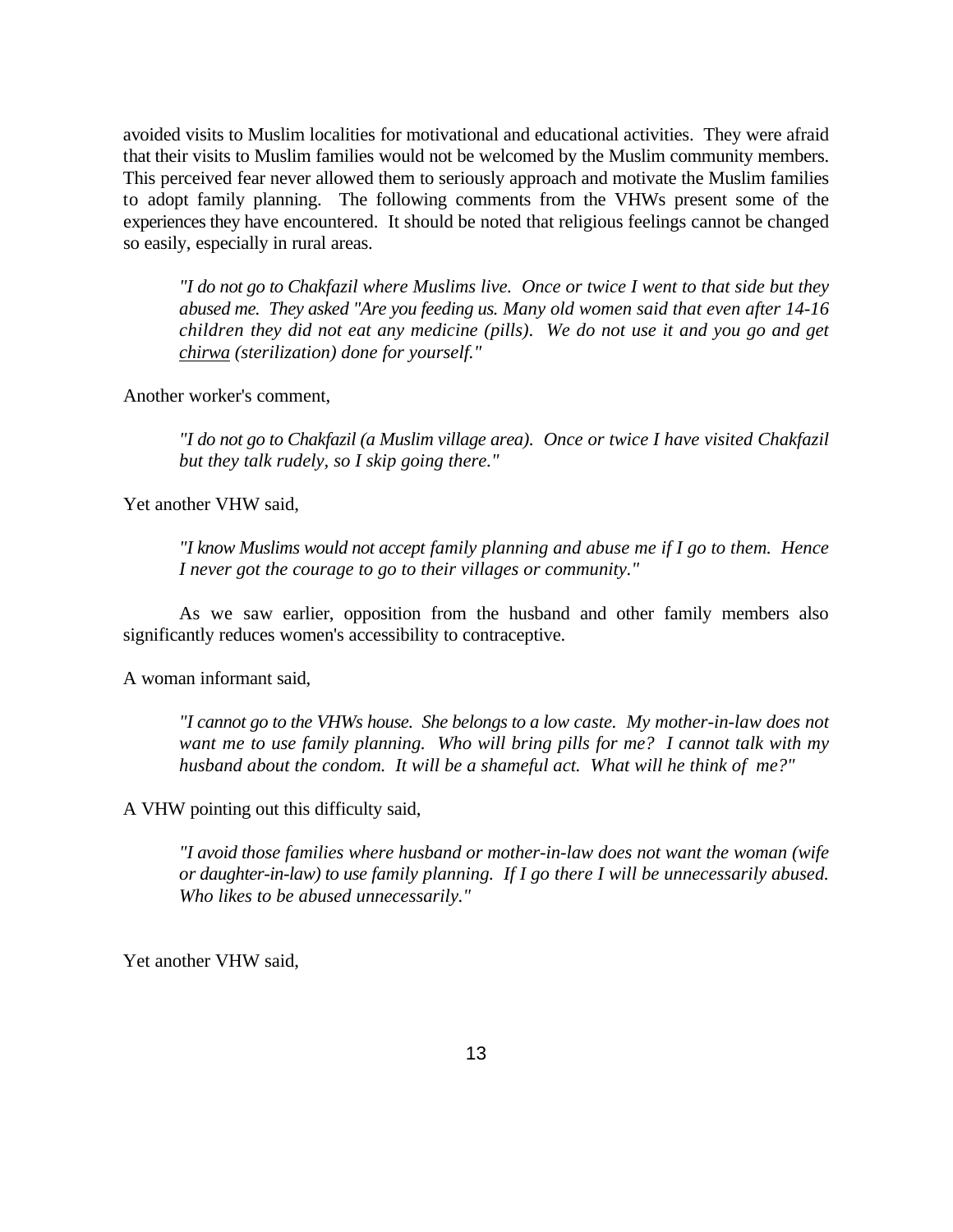*"Because the family members (mother-in-law) are against use of contraceptive, I am not supplying pills to Rama Devi. Because of this opposition, neither the woman could come to me nor could I go to her home to supply contraceptives."*

#### **LESSONS FROM THE IMPLEMENTATION PROCESS**

The Bihar Dairy Family Planning project has demonstrated that it is quite feasible to involve dairy cooperatives in bringing about planned social change in the area of family formation and promotion of family planning. The lessons learned from this project may help in strengthening the replication of this model and its expansion in other dairy cooperatives, particularly in Uttar Pradesh as part of the IFPS project, and in improving performance and scaling up project implementation in the Bihar project itself.

#### **Lesson 1**

## **Expanded method choice increased ever use of temporary methods and had a synergistic effect on the number of permanent method users, but is not sufficient.**

Prior to project implementation, the reliance on sterilization contrasted with the extremely low use of temporary methods. With the project, ever use of temporary methods and use of sterilization increased. The project demonstrated that a program that offers expanded method choice can increase adoption of methods for spacing as well as limiting births. Continuation of use of temporary methods remains an important challenge for community health programs.

At the same time, the list of social and cultural obstacles identified in the project clearly indicates that improving accessibility and choice alone may not be sufficient for increasing the CPR or reducing unmet need. For example, strong son preference and continued desire for two sons demand broader social and economic change and cannot be easily addressed by this project. Other initiatives need to be taken simultaneously to complement the VHWs' efforts. For example, the project clearly indicates need for strong educational efforts to remove the misconception about various family planning methods. And efforts should be made to educate couples, particularly husbands, about the importance of quality versus quantity of children and the significant role that daughters can also play in the household, if they are given an equal opportunity. This cannot be done by the VHWs alone; additional educational and motivational inputs are required to support the VHWs, work.

#### **Lesson 2**

**Quality training of VHWs is insufficient, if a problem solving approach to supervision is**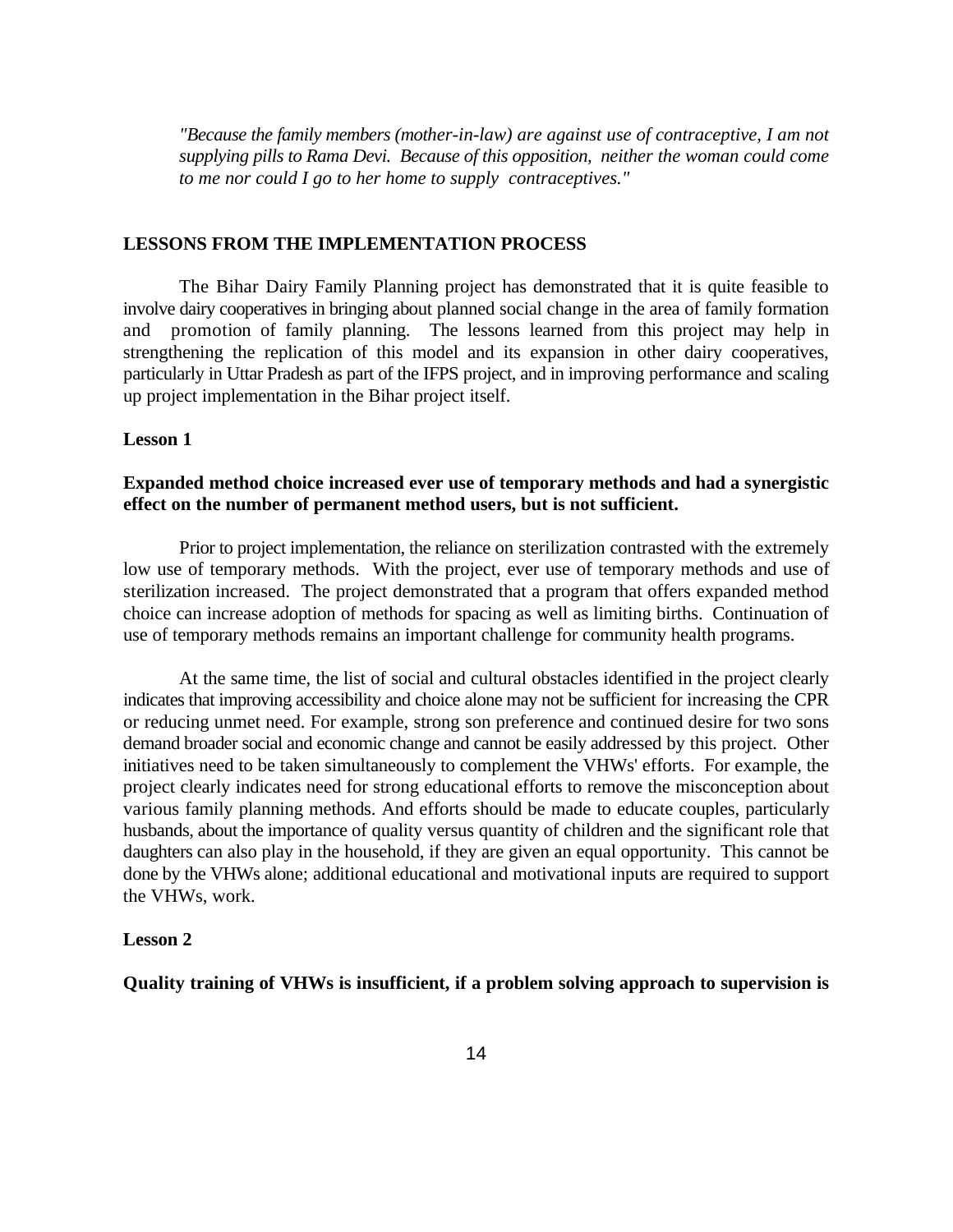#### **lacking.**

The initial training of VHWs by the Child-in-Need-Institute (CINI) was quite good. The challenge is sustaining the work of the VHWs. The monthly meeting of VHWs that was meant for reviewing the work of VHWs, and help in solving their field problems was generally used for payment of honorarium, distributing supplies and for admonishing the workers who were not doing well. A problem solving attitude among supervisory staff was missing. Because of this the VHWs were hesitant to ask any question in the meeting, and important topics such as the management of side effect of orals or dealing with obstacles to women's access to services was not sufficiently dealt with. Maintaining and improving the skills of VHWs over time is just as important as good initial training.

#### **Lesson 3**

## **Even when field workers are provided with job descriptions, additional briefings may need to be provided to the VHWs at the time of selection on the nature and amount of collaboration required.**

At the time of the selection of VHWs, detailed information should be provided to them about the nature and amount of work they are expected to do. Not all field workers are able to read and understand the complex tasks they are being asked to do. It is therefore necessary for them to fully comprehend what is expected of them and for them to agree to the terms before they accept a voluntary position as VHW. There may be family pressures to take the position and competing demands on the volunteer's time that must be understood before a decision can be made. The following comments illustrate how some workers misunderstood their role as volunteers and became disillusioned.

*"I only knew that I would get some medicine and I would have to distribute it to the village households. I was not told any of the details before training."*

*"I did not know that I would have to arrange and accompany clients for sterilization. Once when I went there, (at the camps/PHCs), they (doctors/ANM) asked me to hold the client's hands and feet during the operation. I was very afraid and it was so repulsive to watch all those things happening to women. On that day I came back at 9.00 p.m. with my client. It was so difficult to get a rickshaw at such a late hour. Due to these problems, now I do not want to arrange any operations."*

*"The amount of work is much more than the money given as an honorarium."*

Mother-in-law of a worker commented: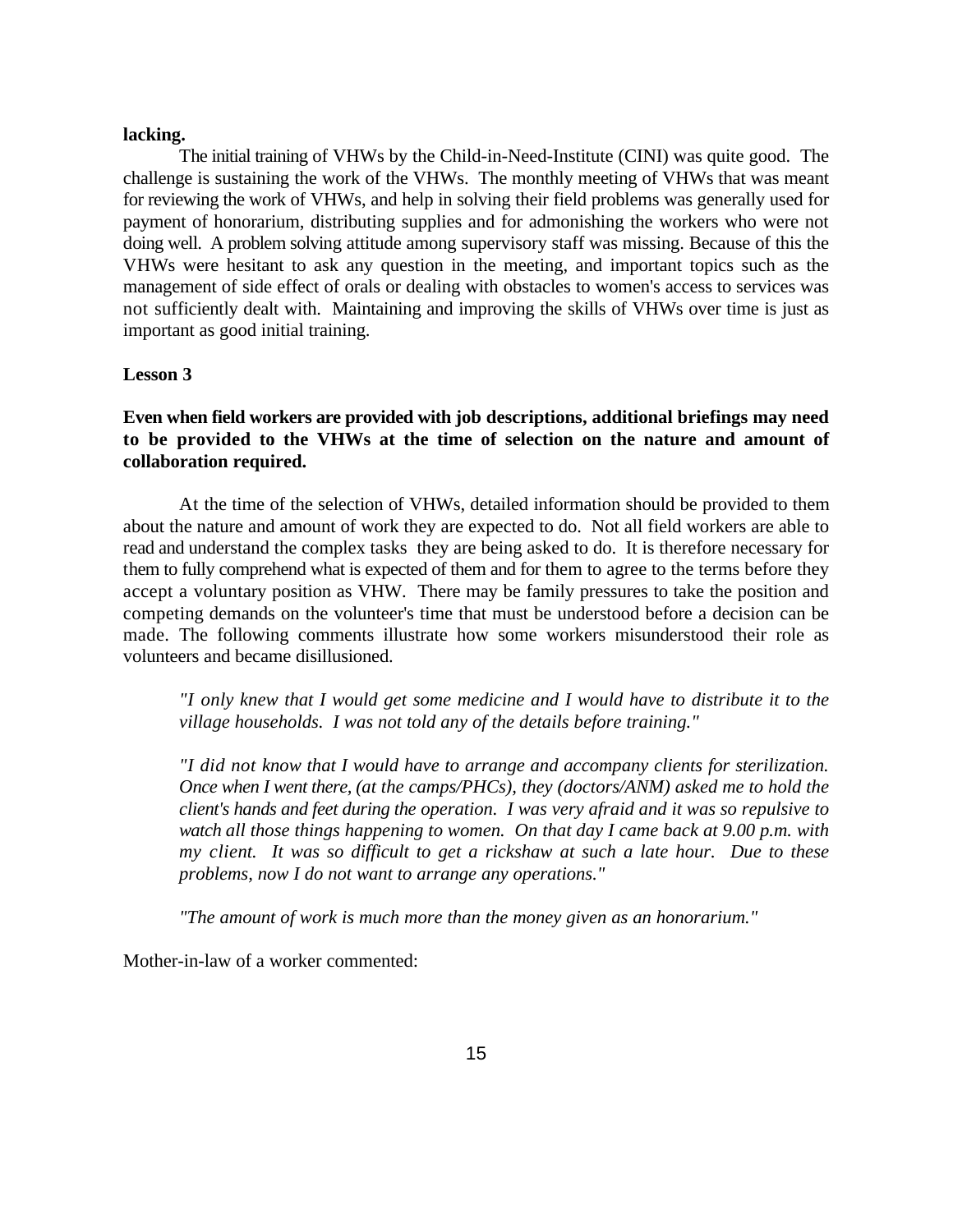*"My daughter-in-law is working as a VHW with our permission. But then, we did not know that she would have to do this type of work (family planning work, motivate women operations, distribute pills and condoms) and she has to work like other members of the milk centre do. Had I known these, I would not have allowed her (to accept the work of VHWs). Now she cannot stop because she is being persuaded to continue. They say now the project is only for six more months."*

One way to avoid such situations is to call a meeting of all potential candidates for VHW position before their selection and give them details about the project and explain what is expected from them as VHW. Perhaps speaking with other VHWs would be even more helpful. They should be encouraged to participate in the discussion and clarify their doubts. It is also important that they should not be overloaded with work, subsequently.

#### **Lesson 4**

## **The target approach among staff is persistent and counter productive, even in systems were it had been officially abolished by program managers.**

Assigning targets to VHWs for recruiting family planning acceptors should be avoided at all cost. Our observations showed that local supervisors' reliance on traditional management through targets led to inflation in reported figures of acceptors. Although the project did not include targets in the implementation of the project, slowly a target approach to local management evolved. In the monthly meetings each worker was regularly asked to register at least five new acceptors. Often the workers were told that their payments would be withheld if they were not able to recruit new acceptors. *However, except in one case whose payment was held for two months, no such action was taken.*

The workers, however, felt the pressure from the setting of target and this often led to poor reporting. Generally the target was not method-specific. However, if the VHW had not motivated any woman to use the IUD, she was pressured to motivate at least one women for the IUD. The following quotation suggests the type of pressure under which the workers had to work.

*"(the supervisor) pushes us to get clients for operations and IUDs. She puts more stress on the IUD. Is it a thing to be forced? I can ask only those women who are willing to accept the method*."

During field visits we often noticed the names of women on the users' list who were actually non-users. For example, a woman who was actually given iron tablets was listed as a pill user for several months.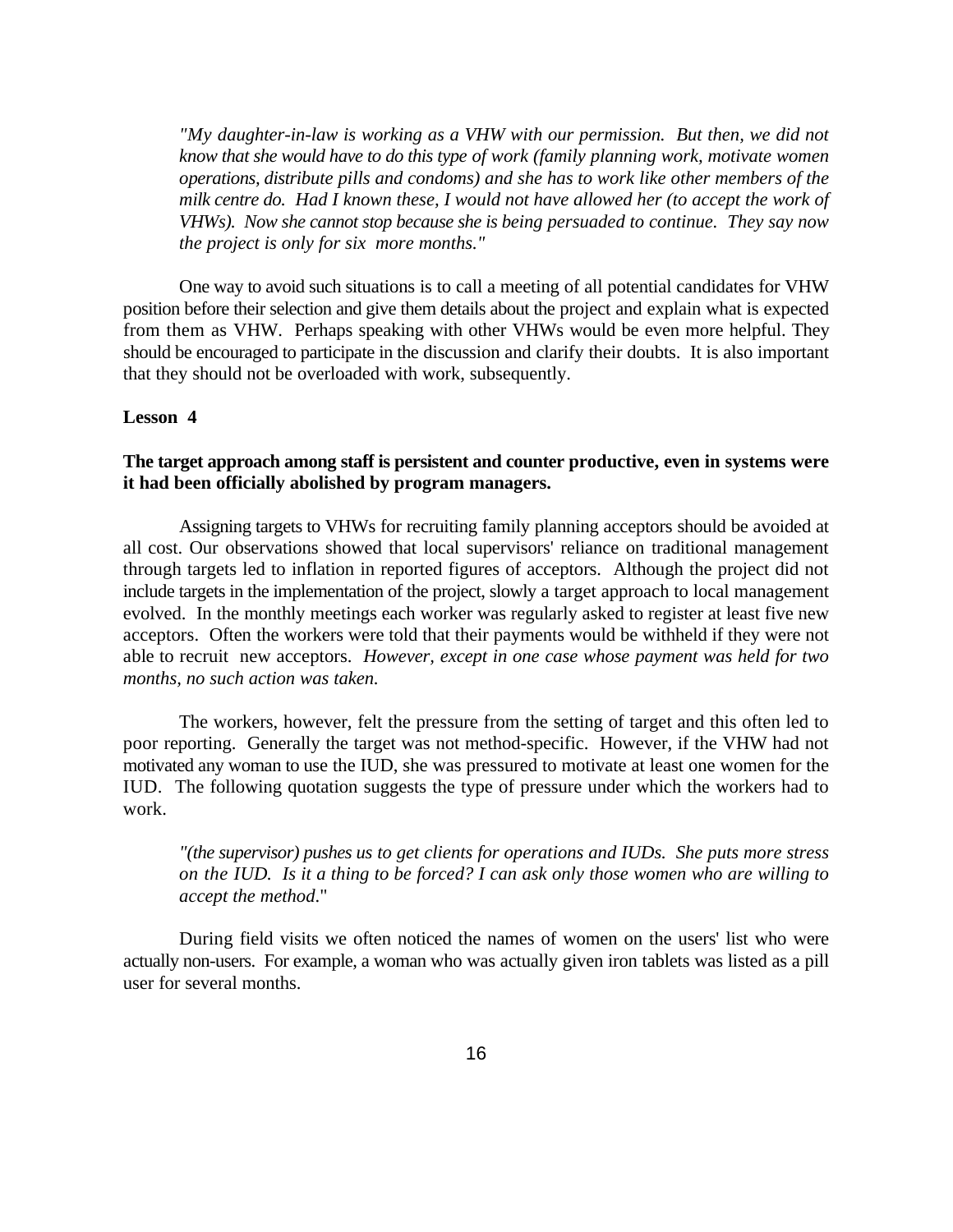Similarly, in Rampur after a few visits we learned that the worker was not visiting the village and there was no Cu-T client. However, in a monthly meeting, when the worker showed four IUD clients, we returned to the village. A woman named Rani Devi saw us again, she invited us to her home and voluntarily informed us that she was using an IUD. Subsequently, we talked with her on two different occasions. Each time she said that she was using an IUD. However, we could not tell us where she received the service or where the IUD was inserted. During our third visit she finally said: "In fact I have not taken the Cu-T." On detailed probing, she said that she was requested by the VHWs to do so.

The study thus indicates that targets for recruiting family planning acceptors should not be fixed as a measure of performance of the VHWs. Instead of setting recruiting targets for the VHWs as the measurement of FP success, increasing choice, improving continuation rates and overall helping clients achieve their reproductive intentions are better parameters of success. Having these as performance indicators requires more work by the project staff in the development measurement procedures, but in the end the client's ability to make an informed choice is not compromised by the field worker.

#### **Lesson 5**

## **In selecting both numbers and types of VHWs, caste and religious composition of the community to be served should be considered carefully.**

Caste and religious tension have a significant bearing on the functioning of VHWs and hence should be given careful thought during the selection procedure. Attempts should be made to select VHW belonging to the same community or religious groups that are to be served by the project. This is particularly important for minority groups in Bihar like the Muslims. If necessary, in larger villages, more than one VHW should be selected to cover dominant caste/religious groups. However, as has been the experience in organizing the dairy cooperative societies with milk producers of all castes, regions and economic levels, undue stress on differences can be at times counterproductive. It is important for all developmental activities that preference is not given to all community groups.

## **Lesson 6**

## **If the catchment area for field workers is too large, distant hamlets and households will not be served, and it may be necessary to have more than one field worker in a catchment area.**

In the Bihar project, each VHW was supposed to cover one DCS that may include more than one village. If households to be visited by fieldworkers are more than two kilometers away from the fieldworkers home, they may not be visited as frequently. Discussions with those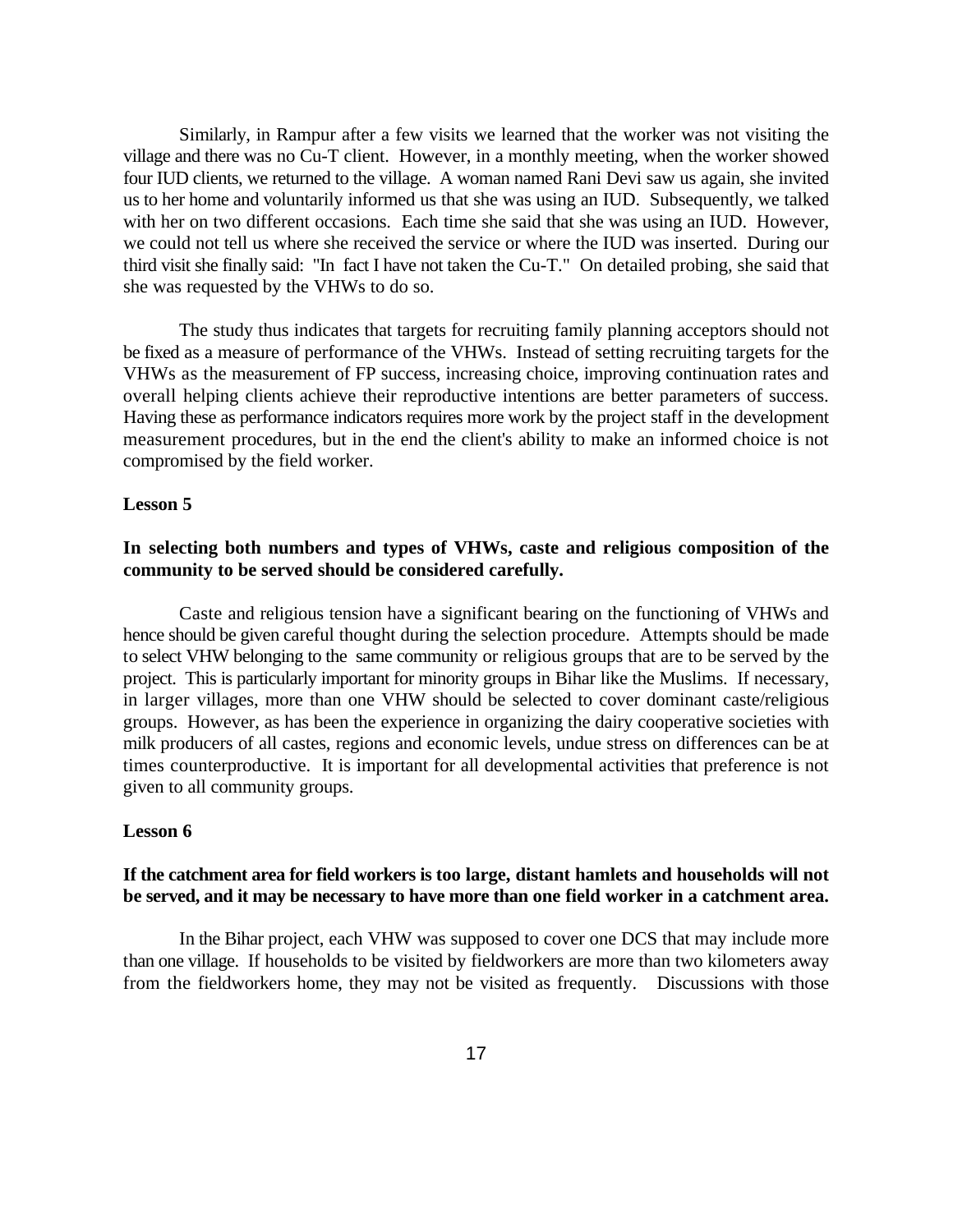households indicated that VHWs rarely visited them. VHWs confessed that they did not visit hamlets not only because of the distance but also at times for lack of security. In such cases, it is important that distant hamlets are considered as a separate village and a woman from the same locality should be identified to work as an VHW.

Attempts should be made to select VHW, belonging to the same caste/community or religious group that are to be served by the project. This is particularly important in the case of minority groups such as Muslims in the project area. If necessary, in some of the big villages, more than one VHW should be selected to cover at least two dominant caste/religious groups.

## **Lesson 7**

## **Involvement of male community members needs more attention in all family planning and health programmes.**

The study highlights the urgent need for involvement of male members of the community in family planning and health. Unless a focused attempt is made to educate men about contraceptive methods and involve them in this planned social change, husbands' opposition to contraceptives will remain a major obstacle for the program. Many of the unmet need cases were due to opposition from the husband. The possibility of training couples as VHWs could be explored. There is an urgent need for systematically educating males about contraceptives, allaying their misconception about the existing family planning methods, consequences of continuous child bearing on women's health, reproductive health issues and need for sharing responsibilities in family formation. Unless males are sensitised to these issues, women will continue to have unwanted pregnancies. Obviously the proposed male VHWs cannot achieve all these goals alone, but a good beginning could be made.

#### **Lesson 8**

## **Economic sustainability of the project is difficult unless the Dairy Cooperative contributes to the program.**

At least at the initial stage of the project, cost recovery from the community is difficult. While most of them spend money for curative needs and almost three-fourths exclusively depend on private sources for treatment, they do not like to spend money on preventive services. According to one informant, which typically presents the general thinking of most of the poor families:

*"When we are sick we have to spend money for treatment. We depend on our daily earnings. If we do not work, we do not get money. How will we eat then? Even if we*